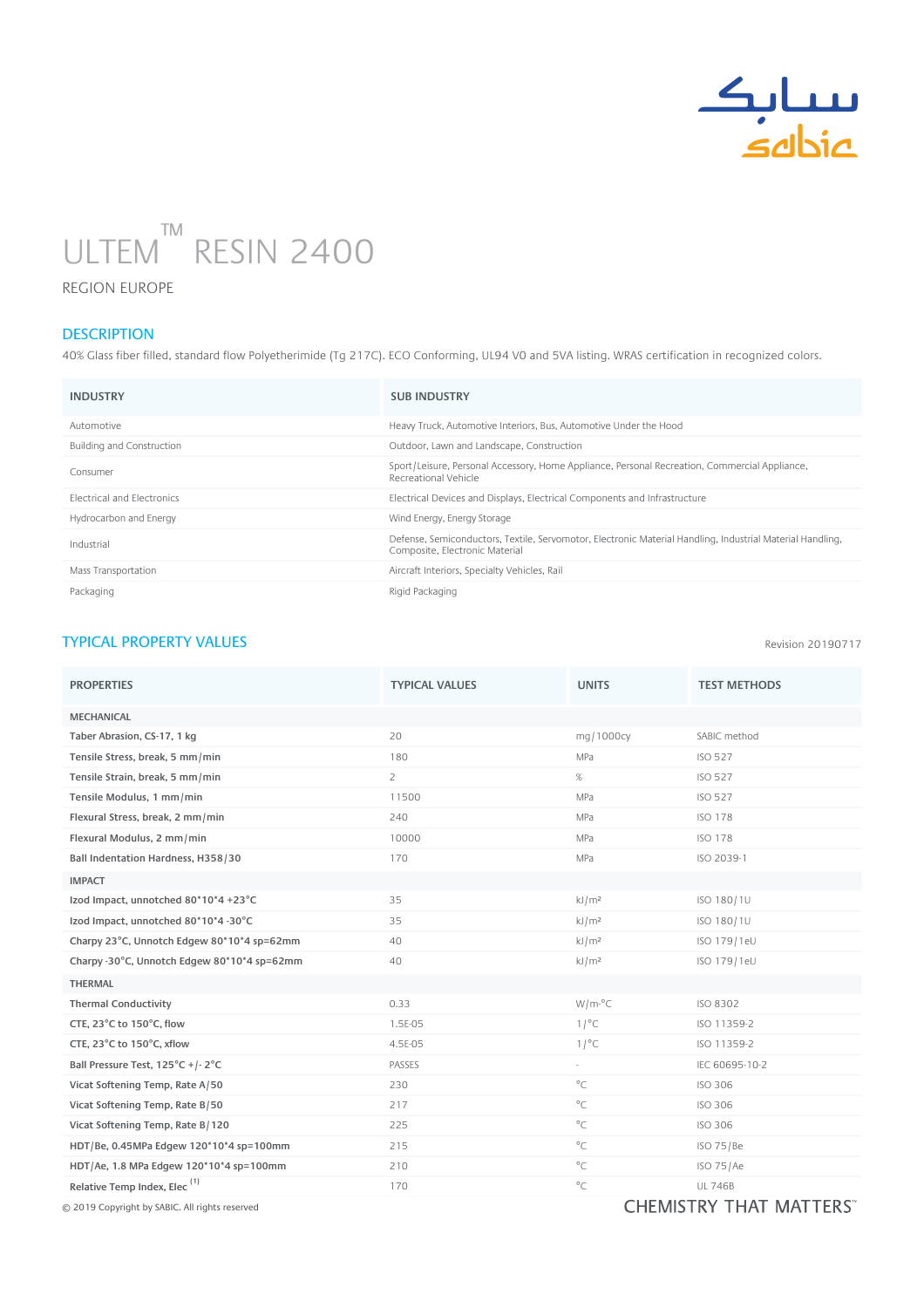

| <b>PROPERTIES</b>                                     | <b>TYPICAL VALUES</b> | <b>UNITS</b>             | <b>TEST METHODS</b> |
|-------------------------------------------------------|-----------------------|--------------------------|---------------------|
| Relative Temp Index, Mech w/impact <sup>(1)</sup>     | 170                   | $^{\circ}$ C             | <b>UL 746B</b>      |
| Relative Temp Index, Mech $w/o$ impact <sup>(1)</sup> | 170                   | $^{\circ}$ C             | <b>UL 746B</b>      |
| <b>PHYSICAL</b>                                       |                       |                          |                     |
| Mold Shrinkage on Tensile Bar, flow                   | $0.1 - 0.3$           | $\%$                     | SABIC method        |
| Density                                               | 1.61                  | g/cm <sup>3</sup>        | <b>ISO 1183</b>     |
| Water Absorption, (23°C/sat)                          | 0.8                   | $\%$                     | <b>ISO 62</b>       |
| Moisture Absorption (23°C / 50% RH)                   | 0.4                   | $\%$                     | <b>ISO 62</b>       |
| Melt Volume Rate, MVR at 360°C/5.0 kg                 | 5                     | $cm3/10$ min             | <b>ISO 1133</b>     |
| <b>ELECTRICAL</b>                                     |                       |                          |                     |
| <b>Volume Resistivity</b>                             | $1.E+15$              | Ohm-cm                   | <b>IEC 60093</b>    |
| Surface Resistivity, ROA                              | $>1.E+15$             | Ohm                      | <b>IEC 60093</b>    |
| Dielectric Strength, in oil, 0.8 mm                   | 35                    | kV/mm                    | IEC 60243-1         |
| Dielectric Strength, in oil, 1.6 mm                   | 26                    | kV/mm                    | IEC 60243-1         |
| Dielectric Strength, in oil, 3.2 mm                   | 16                    | kV/mm                    | IEC 60243-1         |
| Relative Permittivity, 1 MHz                          | 3.1                   | $\overline{\phantom{a}}$ | <b>IEC 60250</b>    |
| Dissipation Factor, 50/60 Hz                          | 0.0025                | $\overline{\phantom{a}}$ | <b>IEC 60250</b>    |
| Dissipation Factor, 1 MHz                             | 0.0019                | $\overline{\phantom{a}}$ | <b>IEC 60250</b>    |
| Comparative Tracking Index <sup>(2)</sup>             | 150                   | V                        | IEC 60112           |
| Comparative Tracking Index, M <sup>(2)</sup>          | 100                   | $\vee$                   | IEC 60112           |
| Relative Permittivity, 50/60 Hz                       | 3.5                   | à,                       | <b>IEC 60250</b>    |
| Comparative Tracking Index (UL) {PLC}                 | 5                     | PLC Code                 | <b>UL 746A</b>      |
| Hot-Wire Ignition (HWI), PLC 0                        | $\geq 1.5$            | mm                       | <b>UL 746A</b>      |
| High Amp Arc Ignition (HAI), PLC 4                    | $\geq 1.5$            | mm                       | <b>UL 746A</b>      |
| High Voltage Arc Track Rate {PLC}                     | $\overline{4}$        | PLC Code                 | <b>UL 746A</b>      |
| Arc Resistance, Tungsten {PLC}                        | 5                     | PLC Code                 | ASTM D 495          |
| <b>FLAME CHARACTERISTICS<sup>(1)</sup></b>            |                       |                          |                     |
| <b>UL Yellow Card Link</b>                            | E121562-221103        |                          |                     |
| UL Recognized, 94V-0 Flame Class Rating               | ≥0.25                 | mm                       | <b>UL 94</b>        |
| Glow Wire Ignitability Temperature, 1.5 mm            | 875                   | $^{\circ}$ C             | IEC 60695-2-13      |
| Glow Wire Ignitability Temperature, 1.0 mm            | 850                   | $^{\circ}$ C             | IEC 60695-2-13      |
| Glow Wire Flammability Index, 1.5 mm                  | 960                   | $^{\circ}$ C             | IEC 60695-2-12      |
| Glow Wire Flammability Index, 1.0 mm                  | 0960                  | $^{\circ}$ C             | IEC 60695-2-12      |
| Oxygen Index (LOI)                                    | 48                    | $\%$                     | ISO 4589            |
| <b>INJECTION MOLDING</b>                              |                       |                          |                     |
| <b>Drying Temperature</b>                             | 150                   | $^{\circ}$ C             |                     |
| Drying Time                                           | $4 - 6$               | hrs                      |                     |
| <b>Maximum Moisture Content</b>                       | 0.02                  | $\%$                     |                     |
| Melt Temperature                                      | $370 - 410$           | $^{\circ}$ C             |                     |
| Nozzle Temperature                                    | $370 - 410$           | $^{\circ}$ C             |                     |
| Front - Zone 3 Temperature                            | $380 - 420$           | $^{\circ}$ C             |                     |
| Middle - Zone 2 Temperature                           | $370 - 410$           | $^{\circ}$ C             |                     |
| Rear - Zone 1 Temperature                             | $350 - 390$           | $^{\circ}$ C             |                     |
| <b>Hopper Temperature</b>                             | $80 - 100$            | $^{\circ}$ C             |                     |
| Mold Temperature                                      | $140 - 180$           | $^{\circ}C$              |                     |